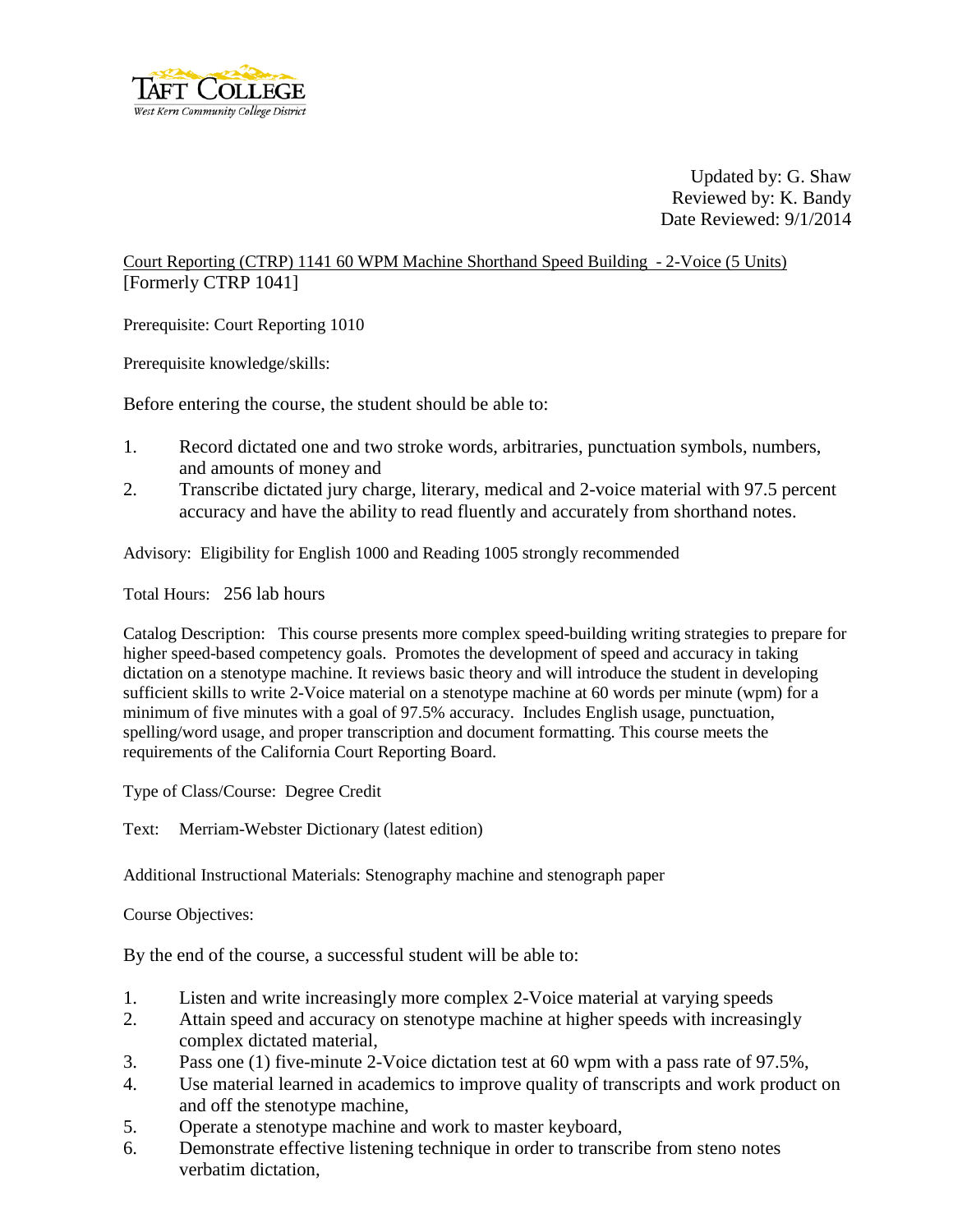

- 7. Demonstrate ear-finger coordination in taking dictation as well as in transcription,
- 8. Recognize appropriate words when transcribing from dictated material (i.e. Effect/affect or doe/dough); use of conflict-free theory methods,
- 9. Provide correct punctuation in dictated and transcribed material,
- 10. Read steno notes out loud at rapid rate of speed,
- 11. Proofread using proofreader marks,
- 12. Effectively use a dictionary, spell check software, stenographic-computer dictionary and other resources to produce verbatim and usable transcripts,
- 13. Improve ability to meet deadlines with transcribed work product, and
- 14. Develop concentration skills.

Course Scope and Content (laboratory):

- Unit I Speed Building Techniques
	- A. Daily observations
	- B. Dictation at 60 wpm of various complex 2-Voice material
	- C. Theory techniques through timed dictation tests
	- D. Theory techniques through word usage and spelling tests
	- E. Concentration and listening skills: timed dictation
	- F. Read back steno notes
	- G. Complex material from legal opinion, literary, medical, and multi-voice

Unit II Dictation/Transcription Outcome

- A. Daily observations
- B. Personal dictionary
- C. Identify homonyms, numbers, possessives and symbols
- D. Writing "briefs", (steno shorthand abbreviations)
- E. Read and transcribe steno notes
- F. Transcribe, edit and proofread timed dictation documents

Unit III Skills development

- A. Build speed and continue to master writing dictated material
- B. Practice material from various media sources
- C. Lab practice material (CD's, DVD's, tapes, etc) to improve speed

Learning Activities Required Outside of Class:

The students in this class will be given the opportunity to practice with school-approved speedbuilding material a minimum of 1 hour per day outside of the regular class time. Additionally, students are expected to do the following:

- 1. Read material to improve vocabulary, spelling, and word usage,
- 2. Required non-tested transcription,
- 3. Court observation, and
- 4. Dictionary building.

Methods of Instruction: